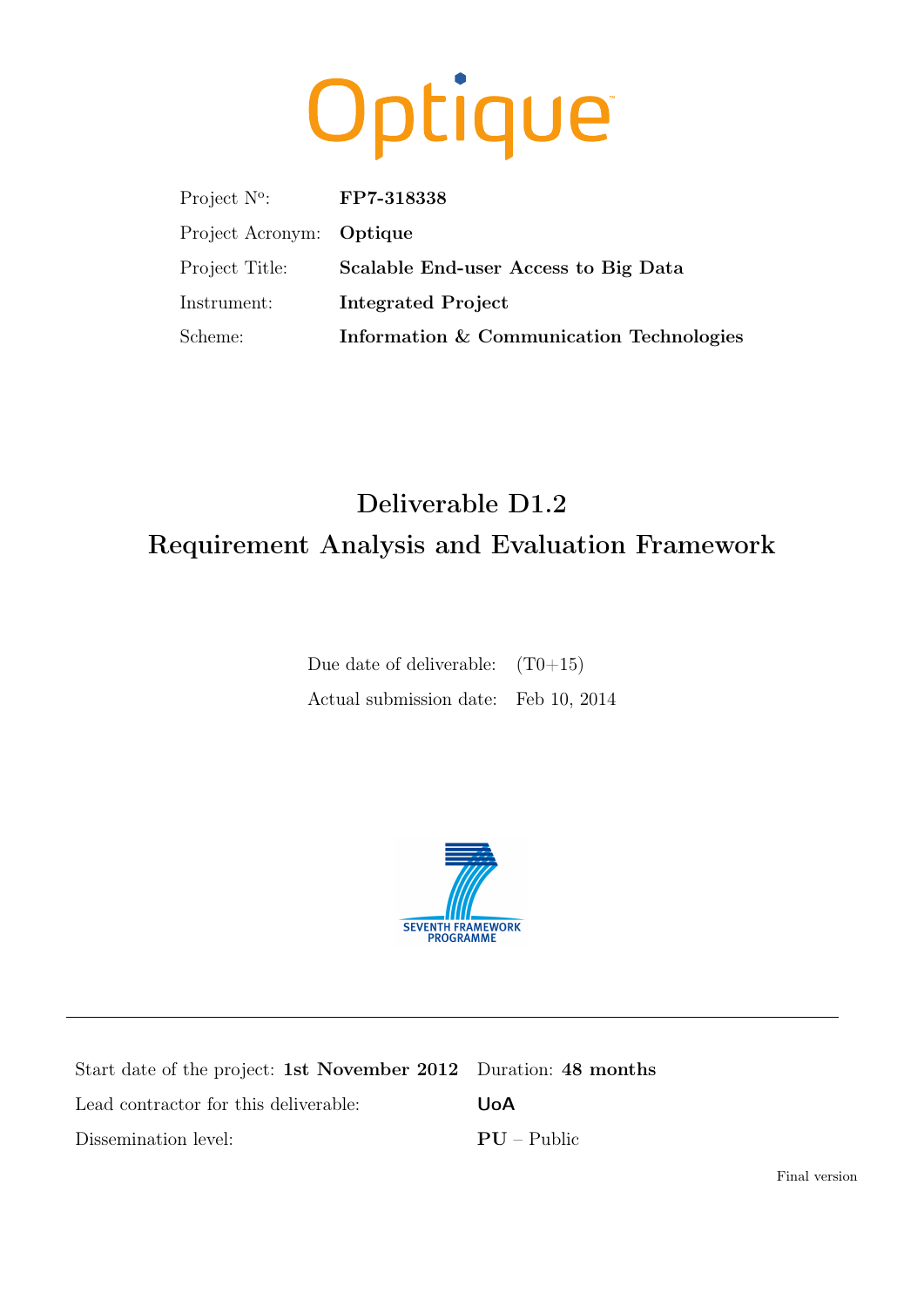### Executive Summary: Requirement Analysis and Evaluation Framework

This document summarises deliverable D1.2 of project FP7-318338 (Optique), an Integrated Project supported by the 7th Framework Programme of the EC. Full information on this project, including the contents of this deliverable, is available online at <http://www.optique-project.eu/>.

This document gives a description of the requirements gathering methodology as well as the evaluation framework to be used for the duration of the Optique project.

### List of Authors

Akrivi Katifori (UoA) Rudolf Schlatte (UiO)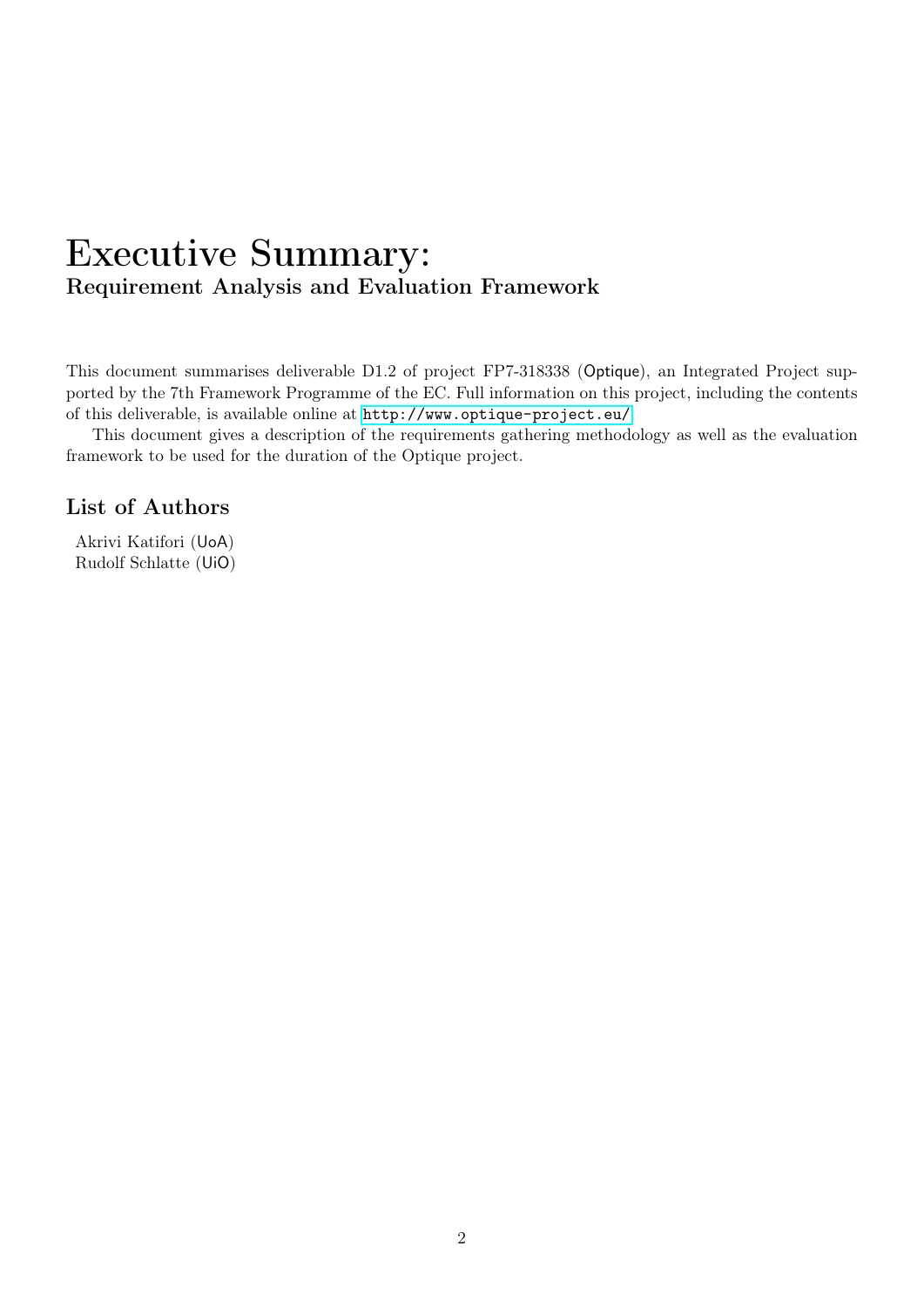# **Contents**

| $\mathbf{1}$ |          | Introduction                                                                                                               | $\overline{\mathbf{4}}$ |
|--------------|----------|----------------------------------------------------------------------------------------------------------------------------|-------------------------|
|              | 1.1      |                                                                                                                            | $\overline{4}$          |
|              | 1.2      |                                                                                                                            | $\overline{4}$          |
| $\bf{2}$     |          | Requirements and Evaluation Framework Overview                                                                             | $\overline{5}$          |
|              | 2.1      |                                                                                                                            | $\overline{5}$          |
|              | 2.2      |                                                                                                                            | 6                       |
|              | 2.3      | Usability and performance evaluation framework                                                                             | $\overline{7}$          |
| 3            |          | <b>Requirements Elicitation</b>                                                                                            | 8                       |
|              | 3.1      |                                                                                                                            | 8                       |
|              | 3.2      |                                                                                                                            | 8                       |
|              | 3.3      | Recording the requirements $\ldots \ldots \ldots \ldots \ldots \ldots \ldots \ldots \ldots \ldots \ldots \ldots \ldots$    | 9                       |
|              | 3.4      |                                                                                                                            | 10                      |
|              |          | 3.4.1                                                                                                                      | 10                      |
|              | 3.5      |                                                                                                                            | 11                      |
|              | 3.6      |                                                                                                                            | 11                      |
|              |          | 3.6.1                                                                                                                      | 14                      |
|              |          | Non-functional requirements $\dots \dots \dots \dots \dots \dots \dots \dots \dots \dots \dots \dots \dots \dots$<br>3.6.2 | 14                      |
|              | 3.7      |                                                                                                                            | 14                      |
|              | 3.8      |                                                                                                                            | -15                     |
| 4            |          | <b>Usability and Performance Evaluation</b>                                                                                | 16                      |
|              | 4.1      |                                                                                                                            | 16                      |
|              |          | 4.1.1                                                                                                                      | 17                      |
|              |          | Heuristic evaluation and focus groups for usability analysis<br>4.1.2                                                      | 17                      |
|              |          | 4.1.3                                                                                                                      | 17                      |
|              | 4.2      |                                                                                                                            | 18                      |
|              |          | 4.2.1                                                                                                                      | 18                      |
|              |          | <b>Bibliography</b>                                                                                                        | 19                      |
|              | Glossary |                                                                                                                            | 21                      |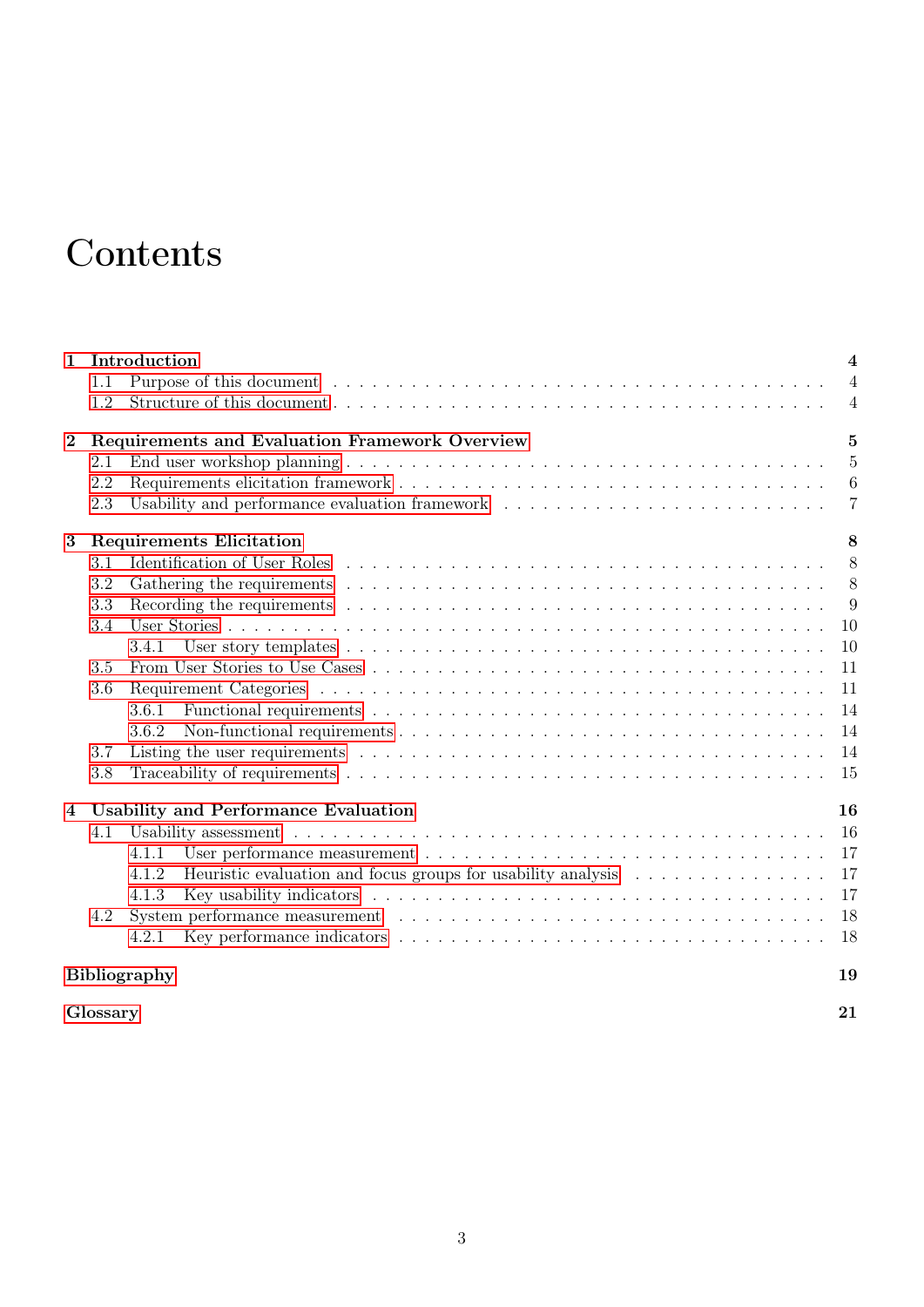# <span id="page-3-0"></span>Introduction

#### <span id="page-3-1"></span>1.1 Purpose of this document

Capturing the requirements for software systems is a problem of communication: "Those who want the new software (either to use or to sell) must communicate with those who build the new software" [\[6\]](#page-19-0). There are two main sources of requirements in the Optique project: the end users' needs and the scientific tasks as set forth in the Description of Work (DoW). The main end user input to the project is provided during the annual end user workshops, where the current prototype is evaluated viz. the previous years' requirements and new requirements are found and formulated. Based on the annual reports from Work Package 1 (D1.1, D1.3–D1.5), the scientific project leadership can decide annually on implementation plans and project focus for the next project year.

The purpose of this document is to describe the methodology applied in Optique for structuring the communication process between potential users and stakeholders of the system and the developers, both during the requirements elicitation phase and the evaluation processes.

A note on terminology. In the DoW and various project reports, the term "use case" is used to refer to Work Packages 8 and 9 (as in, "The Siemens Use Case", "The Use Case Partners"). In this document, "use case" stands for its common meaning in the wider software architecture community; we refer to Work Packages 8 and/or 9 and the industrial partners directly.

#### <span id="page-3-2"></span>1.2 Structure of this document

Chapter [2](#page-4-0) gives an overview of the framework for requirements elicitation and evaluation, and of the process of setting up the end user workshops. Chapter [3](#page-7-0) explains the requirements elicitation framework in detail, Chapter [4](#page-15-0) discusses the evaluation methodology.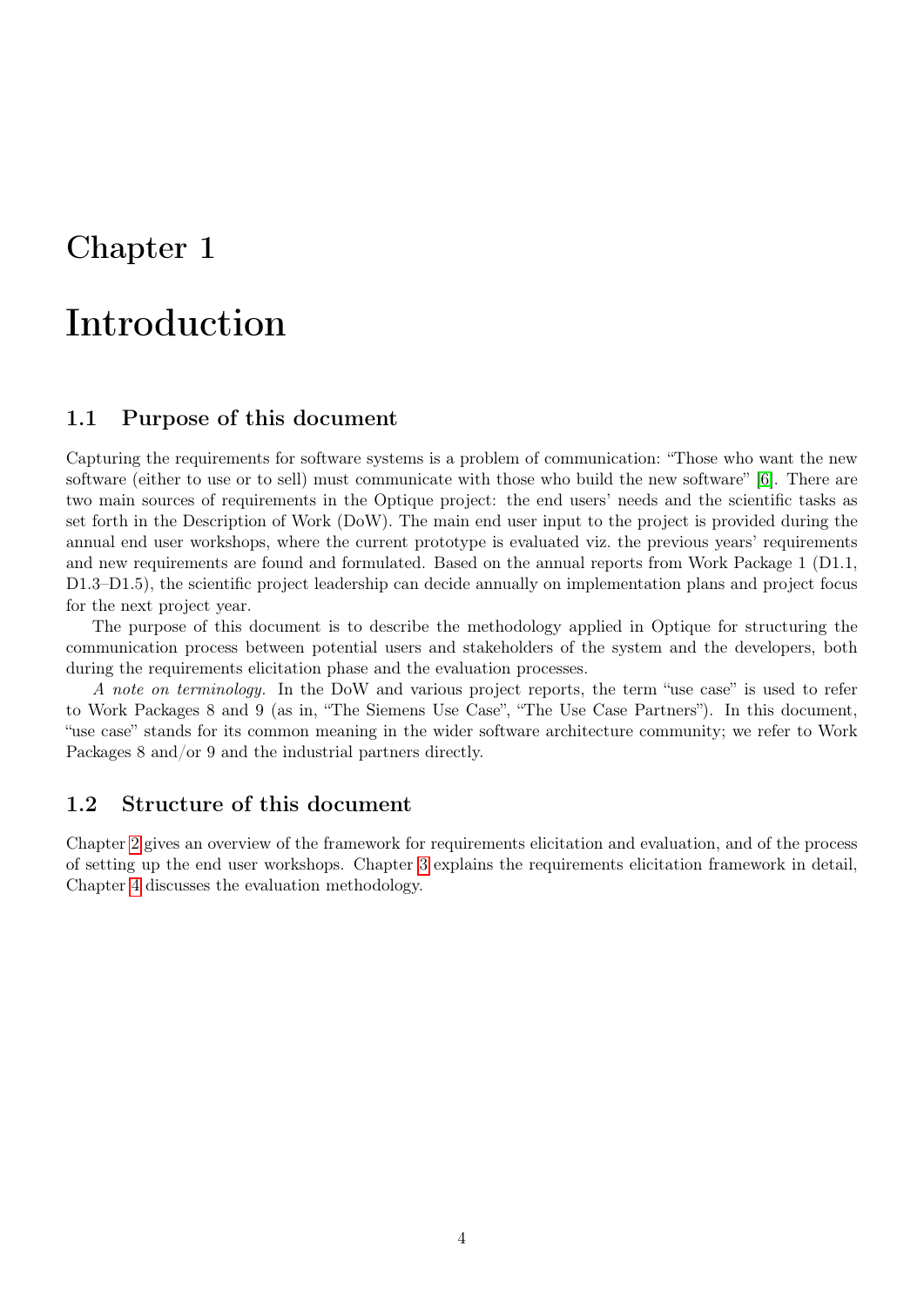# <span id="page-4-0"></span>Requirements and Evaluation Framework **Overview**

Requirements gathering and evaluation are crucial activities for the success of the Optique project, both for guaranteeing forward progress in the development of the Optique system and methodology, and for ensuring that the developed artifacts are fit for purpose. This chapter gives an overview of the annual review and feedback process done by work packages 1, 8 and 9.

#### <span id="page-4-1"></span>2.1 End user workshop planning

Planning the end user workshops has to start 3–4 months in advance, i.e., during the month of June. To ensure end user availability, the dates have to be announced and participation confirmed well in advance. The preparation work involves mostly the end user and preparation teams of Work Packages 8 and 9. The following table lists the necessary preparation tasks, and their approximate time before the workshop:

- 3 months in advance The end user team decides on a date and begins planning for the venue. End users are invited and asked to reserve the date.
- 2 months in advance The evaluation team decides on the evaluation criteria and designs appropriate tasks for the end users to execute during the workshop. A trial run of the evaluation tasks is done using the current prototype. Any shortcomings and/or missing features are communicated to WP2.
- 1 month in advance The evaluation team confirms workshop dates and end user participation. Travel and accommodation is arranged for all Optique workshop participants. The evaluation tasks are finalized and tested against the current prototype. All necessary material for the workshop (questionnaires, manuals, etc.) is prepared.
- 2 weeks in advance The installation team freezes the prototype and installs a known-good version on the demo machines, either on-premise or using suitable portable machines.

In the Optique project, we are fortunate to have access to expert end users from our industrial project partners. On the other hand, these experts might not be available for a multi-day workshop, hence the project has to plan on having full access to end users for a limited time only, e.g., for one working day.

Figure [2.1](#page-5-1) contains a proposed agenda that can be used for planning a one-day end user workshop. The time before lunch is devoted to introducing the end users to the system and letting them interact with and evaluate the current prototype. Based on their experiences with the prototype, the one-on-one interviews in the afternoon capture their user stories, use cases and requirements. After the interviews, the evaluation team consolidates the findings. The consolidated requirements are then presented and discussed in a plenary session. The outcomes of a one-day end user workshop are: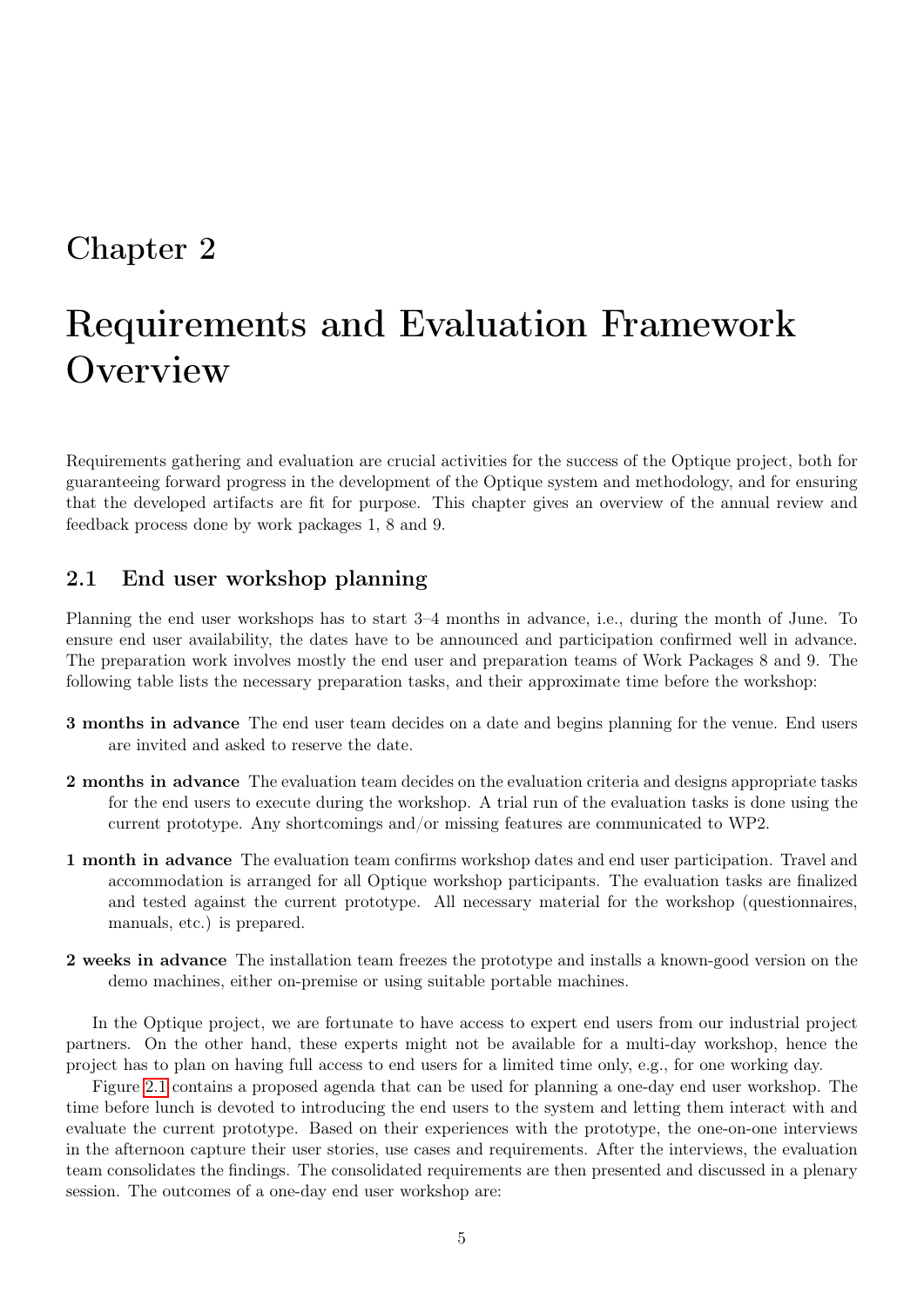|    | <b>30min</b> Welcome, project presentation and introduction of participants |
|----|-----------------------------------------------------------------------------|
|    | <b>30min</b> Demonstration of current prototype                             |
| 2h | Usability evaluation of current prototype by end users                      |
|    | <i>break</i>                                                                |
|    | <b>90min</b> 1:1 end user interviews                                        |
|    | <b>30min</b> Identification of draft requirements by Optique experts        |
|    | <b>90min</b> Plenary discussion $+$ workshop on requirements                |
|    |                                                                             |

<span id="page-5-1"></span>Figure 2.1: One-day workshop agenda (proposal).

- Evaluation results of the current prototype
- End user requirements and user stories based on observing the end users

Durations of the items on the schedule, and the overall agenda, should be adjusted depending on the focus of the workshop (requirements gathering vs. evaluation). A one-day workshop mandates some compromise between the requirements elicitation and evaluation processes. We recommend starting with the evaluation process – during formal and informal evaluation as described in Section [4,](#page-15-0) the end user attains familiarity with the current prototype and the project goals and possibilities, and is in a better position to formulate requirements and use cases.

In case the end users are available for a longer period of time, the first morning can be devoted to a requirements elicitation workshop, followed by a first round of evaluation in the afternoon. The consolidation and initial write-up of end user requirements can then be done by the team in the evening, and a second plenary requirements elicitation round can be held on the next day. During that second round, the results of the first-day requirements workshops are refined taking the evaluation results and experiences into account. The rest of the day can be used for in-depth interviews and technical discussion between end users and project members. The outcomes of a two-day end user workshop are:

- Evaluation results of the current prototype
- End user requirements and user stories based on discussion and feedback from end users
- Additional end user input into technical work packages

### <span id="page-5-0"></span>2.2 Requirements elicitation framework

The requirements gathering methodology in Optique is partly based on what is known as AGILE method-ologies for software development.<sup>[1](#page-5-2)</sup> A basic step of the process is the identification of user roles and recording of user stories. As a result, for effectively capturing user requirements in the Statoil and Siemens Work Packages, the following main steps are implemented:

- 1. Identification of user roles. (Section [3.1\)](#page-7-1) talks about this process.
- 2. Requirements elicitation. Chapter [3](#page-7-0) identifies the proper combination of methods for requirements elicitation to be used. The end user requirements are documented in terms of scenarios and user stories, taking into account different stakeholder perspectives and requirement category, grouped into different categories.
- 3. Recasting the end user requirements from the previous step into technical requirements directed at Optique's technical work packages. Technical requirements can be expressed in terms of implementation strategy, but should reference the end user requirements so refinement and disambiguation of technical requirements during implementation can be done taking the context of the original end user need into account.

<span id="page-5-2"></span><sup>1</sup> <http://agilemanifesto.org/>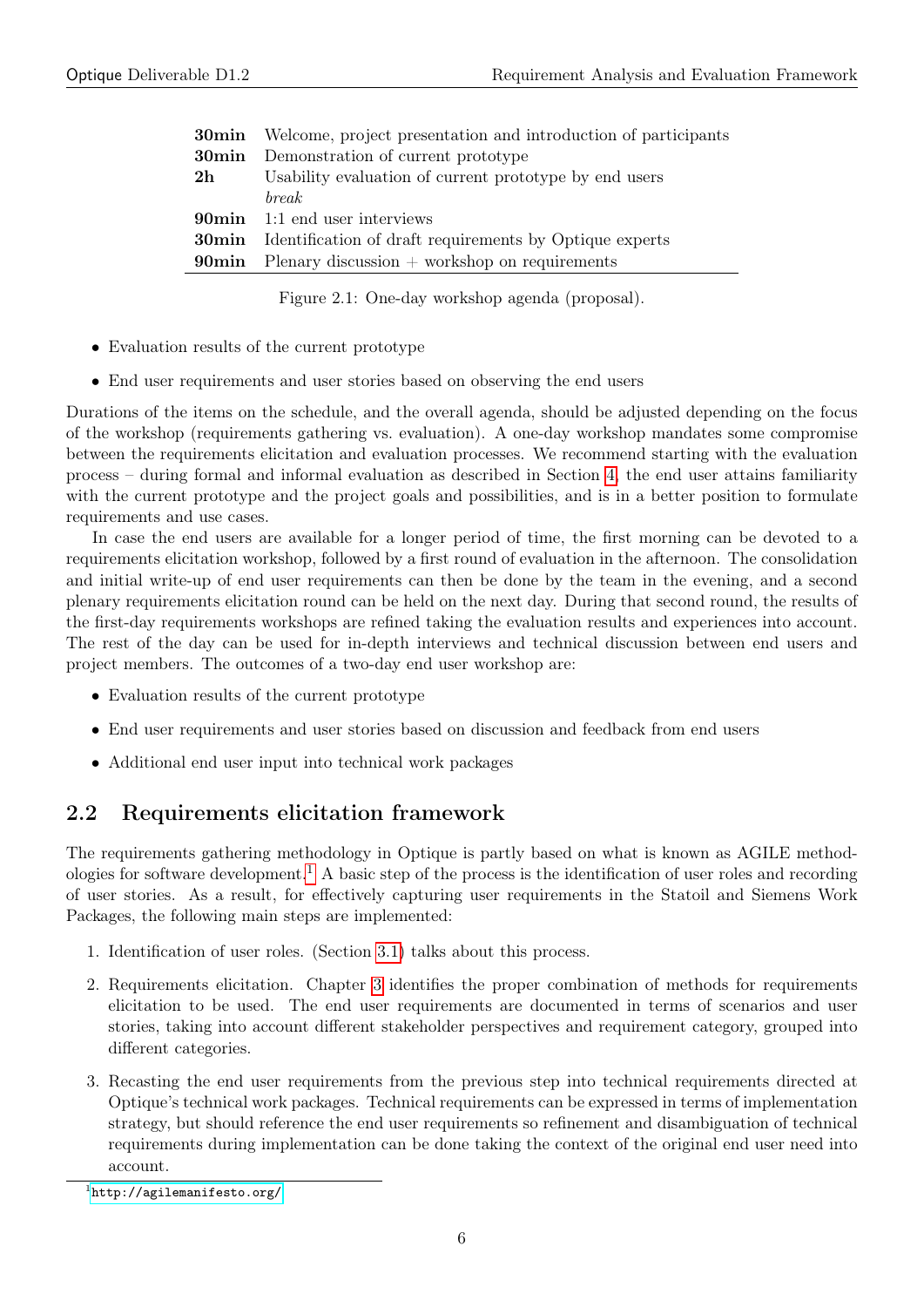### <span id="page-6-0"></span>2.3 Usability and performance evaluation framework

Evaluation of each year's Optique system prototype is done according to two criteria: usability and performance.

Usability is evaluated in cooperation with the end users, using standard techniques such as Heuristic Evaluation, Thinking Aloud Method and Structured Evaluation. Usability evaluation takes place during the end user workshops in conjunction with the requirements gathering process. Performance evaluation is done by project members against criteria as set forth in the DoW and/or decided by the scientific project leadership.

The results of the evaluation process are collected and reported in the annual Work Package 1 reports (D1.1 and D1.3–D1.5).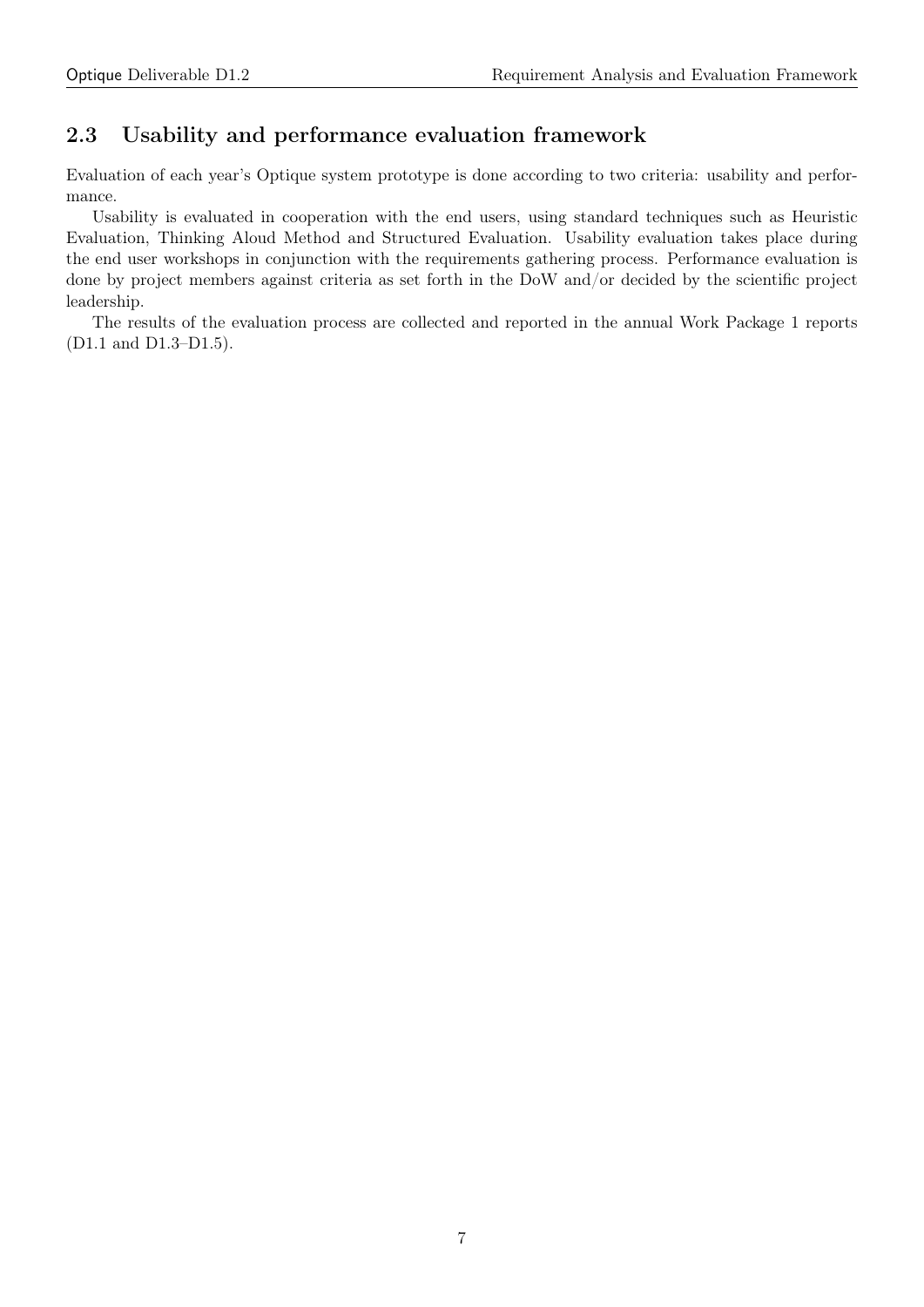# <span id="page-7-0"></span>Requirements Elicitation

The requirements elicitation phase of Optique is crucial for setting the directions towards which the project works each year. For capturing user requirements, the objective is to use an optimal combination of methods from the relevant literature and record the requirements in a clear and concise way that will guide the compilation of system specifications.

The detailed methodology to achieve this is explained in this chapter. The following paragraphs focus on the requirements elicitation methods to be used in the context of the Optique project. It has to be noted that the methodology given in this chapter may still be adjusted by the requirements team should new needs of the project be identified.

#### <span id="page-7-1"></span>3.1 Identification of User Roles

Optique, as a complex and innovative software system, has multiple types of users with different experiences, backgrounds and goals while using the software. Delivering requirement specifications without a clear reference to the type of user that issued the requirement leads to problems in grouping and especially prioritizing them. Therefore, it is of huge importance to clearly identify the types of users, called user roles in the sequel, and to unambiguously link them to the requirement specifications.

User role identification is performed in the course of requirements analysis, and is used to plan end user workshops and give context to end user requirements. For an overview of user role identification, see, e.g., [\[1,](#page-19-1) Chapter 4].

After the main user roles are identified, users should be briefed according to their roles on the project vision and expected accomplishments. User roles in the Statoil and Siemens Work Packages include domain experts, business managers, and technical staff.

It is important to identify early on a group of users from each role and each industrial partner that will be able to follow the progress of the project. These users with a deep understanding of the project requirements, objectives, and limitations will complement the feedback received by the less involved user groups during evaluation cycles with insightful comments and suggestions as well as comparisons with earlier stages of the developed software.

#### <span id="page-7-2"></span>3.2 Gathering the requirements

Typical requirements gathering and analysis methods as described in [\[6\]](#page-19-0) and [\[5\]](#page-19-2) include:

Surveys , both open-ended and focused, conducted electronically or on paper;

Interviews , typically conducted face-to-face, to find out what the users' priorities are;

Focus groups , which are useful for discussing possible user requirements and brainstorming ideas;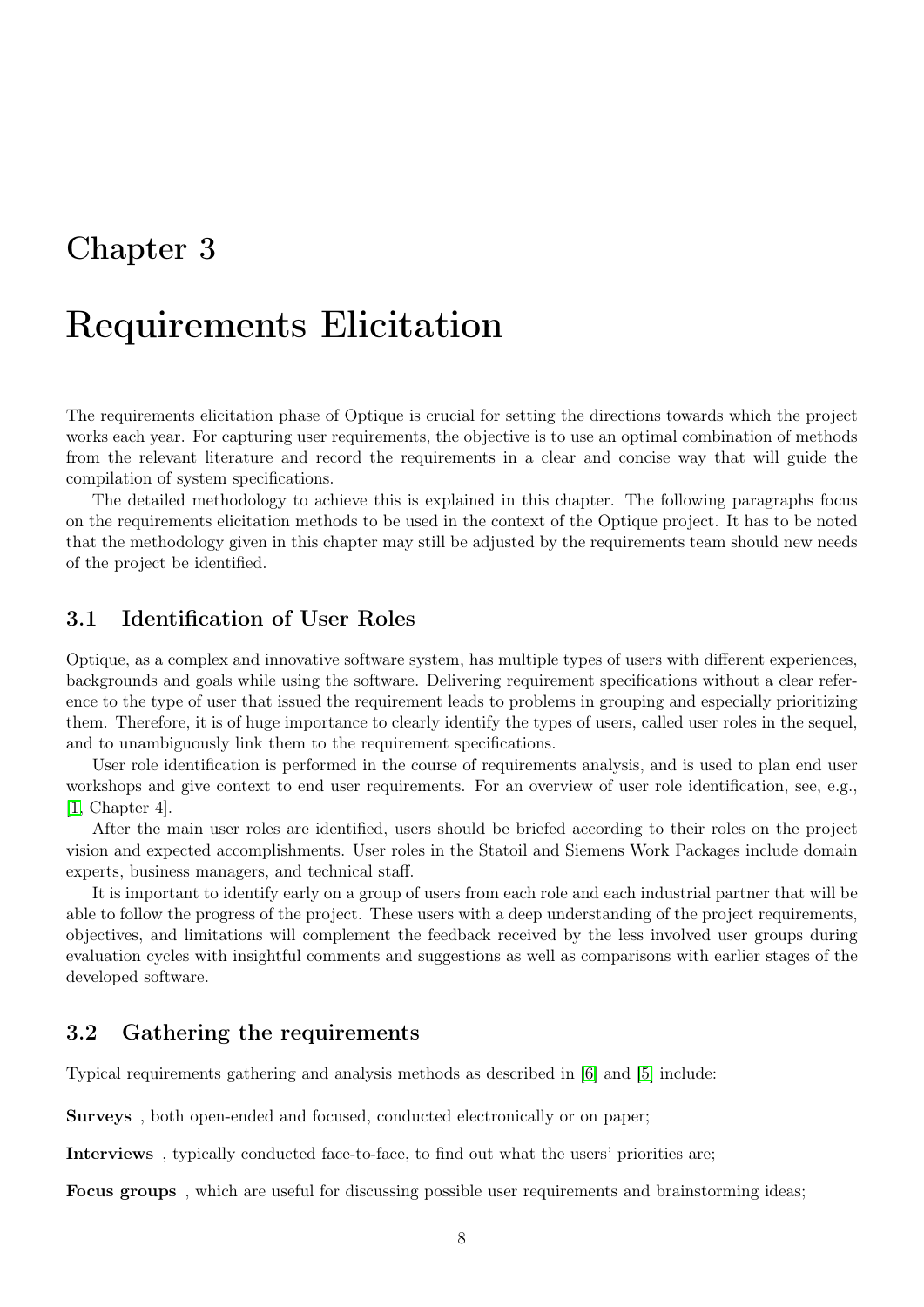- Field studies , i.e., observing the end-user situation and the environment in which a new system will be used (useful in understanding user needs);
- Evaluation of existing products , which reveals and clarifies good and bad aspects of current solutions – valuable input to new design work;
- Task analysis , giving a deeper analysis of users work with a system (useful for analysing how users' work tasks should be supported by functionality in a system);
- User personas and usage scenarios , meaning concrete and illustrative data about typical users, their characteristics, usage situation, tasks and goals – particularly useful in supporting early user interface design work;
- Formulation of usability goals and overall design criteria , which helps focus and steer the design process, supporting the evaluation of early concepts, prototypes and final designs.

In the Optique project, some users have a constant and active participation in all phases of design and development and are available to the requirements elicitation team for interviewing and consulting when it is needed, while more end users are available during the annual requirements workshops. Taking this fact into account, the following most appropriate methods applied for requirements elicitation will include:

- Interviews. For each workshop, the following need to be decided: how many end users; time and location of the interviews; form of the interview (free-form or semi-structured with a prepared questionnaire).
- Focus group meetings: For each workshop to define: time and location; number and profile of participants.

Interviews and focus groups are organized in 1 or 2 day workshops, held at the industrial partners' premises, in order to facilitate communication between the Optique users and domain experts and the Optique technical partners.

The requirements elicitation process is run in multiple iterations, foreseeing one cycle of requirements, development and evaluation for each year of the project. Requirements and evaluation workshops are combined in one event in order to facilitate the smooth transformation of evaluation results to requirements for the next iteration of development.

At the end of each requirement elicitation cycle, the user requirements in the Statoil and Siemens Work Package are recorded in detail. In addition, the technical means of meeting the user requirements are documented for technical partners so that the strictly scientific and technical project work can proceed.

#### <span id="page-8-0"></span>3.3 Recording the requirements

The requirements recording methodology applied in Optique is based on several well-known and widely used methodologies such as the AGILE methodologies [\[2\]](#page-19-3) and the VOLERE templates [\[1\]](#page-19-1). In short, the first step is to capture requirements at the level of user stories, known from AGILE software methodologies and described in several works such as [\[2\]](#page-19-3), followed by an analysis of the stories to produce specific use cases with their corresponding user requirements. This step is done during the annual end user workshops, time permitting.

The stakeholder requirements are then documented in terms of use case scenarios and user stories, taking into account different stakeholder perspectives and requirement categorie, and are grouped into appropriate categories.

The next step is to recast the end user requirements, initially expressed in scenarios and user stories, into technical requirements directed at Optique's technical work packages. In the context of this phase it is also important to establish a user performance baseline for each industrial partner, enabling meaningful identification of improvements due to Optique when the user evaluations have been concluded. For this, a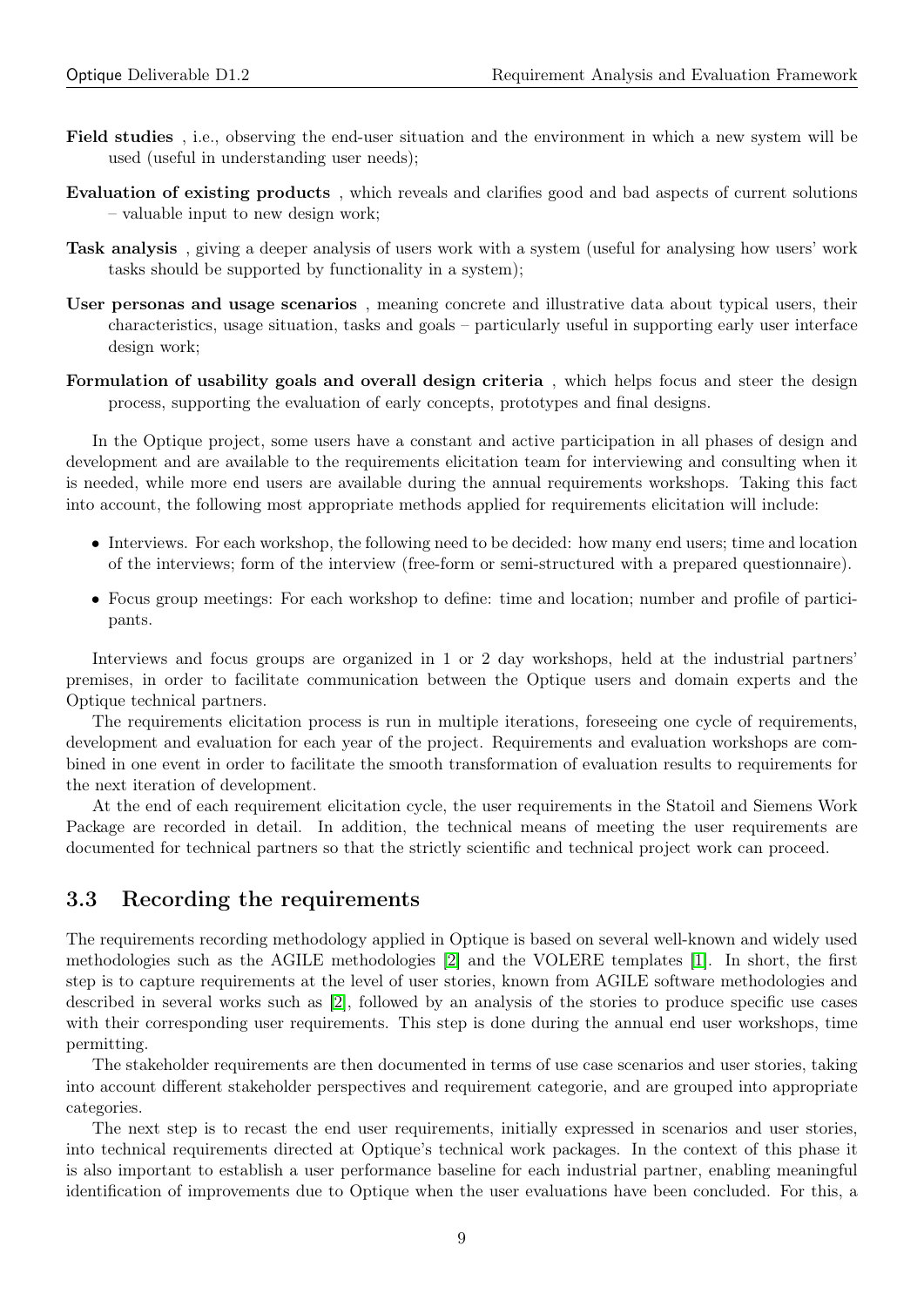small number of key performance indicators for each industrial partner are identified, and it is determined what levels these will need to reach in order for us to achieve the project goals. The evaluation process is detailed in Chapter [4.](#page-15-0)

The following sections provide a description of the proposed methodology including templates for the various recording phases of the process.

#### <span id="page-9-0"></span>3.4 User Stories

User stories are short natural language descriptions of the intended functionality of a software system, written in the language of the user or stakeholder of the system. As described in [\[2\]](#page-19-3), user stories are composed of three aspects:

- a written description of the story used for planning and as a reminder
- conversations about the story that serve to flesh out the details of the story
- tests that convey and document details and that can be used to determine when a story is complete.

As suggested in [\[2\]](#page-19-3) and proven useful in several other works on requirements, a user story might follow the template:

```
"As a \langleuser\rangle, I want \langlesomething\rangle so that \langlebenefit\rangle."
```
Stories following that template usually contain some relevant information that might sometimes be missed, namely:

- 1. Which user role / actor issued the requirement  $(\langle user \rangle)$  and
- 2. What is the rationale behind the requirement  $(\langle \text{length} \rangle)$ .

An example of a user story captured for Optique is:

"As a Statoil exploration expert, I would like to discover stratigraphy data for a particular geographic region over certain time periods so that I can bring it into my ArcGIS tool to work with it."

Furthermore, there can be different levels of details for user stories. Although, in general, user stories should be kept small in terms of the functionality to implement, there can be generic user stories that capture whole use cases in a single sentence. Such stories are often called epics. For example, a generic user story or epic derived from the Optique use cases is "As an end user, I want to search for stratigraphy data." Obviously, this is a rather generic user story capturing a whole use cases and therefore, a huge set of details is missing such as what are the search criteria (thematic, spatial or temporal or all of them), is it possible to store the queries, etc. Such details can be captured in additional low-level detailed user stories derived from the epic.

In literature on user stories and AGILE software development methodologies such as [\[2\]](#page-19-3) or [\[7\]](#page-19-4), it is suggested that good user stories should follow the INVEST model proposed by Wake [\[4\]](#page-19-5). The INVEST acronym stands for independent, negotiable, valuable, estimable, small and testable user stories.

#### <span id="page-9-1"></span>3.4.1 User story templates

User stories are recorded using templates provided by the Information Workbench installation hosted by fluidOps. The template comprises a number of fixed elements and a longer, free-form requirements description:

The main part of a user story is recorded in free text format and can be as extensive as needed to adequately describe the story situation and rationale. A summary table like the one in Figure [3.2](#page-10-2) is provided by the Information Workbench to provide an overview of the gathered stories.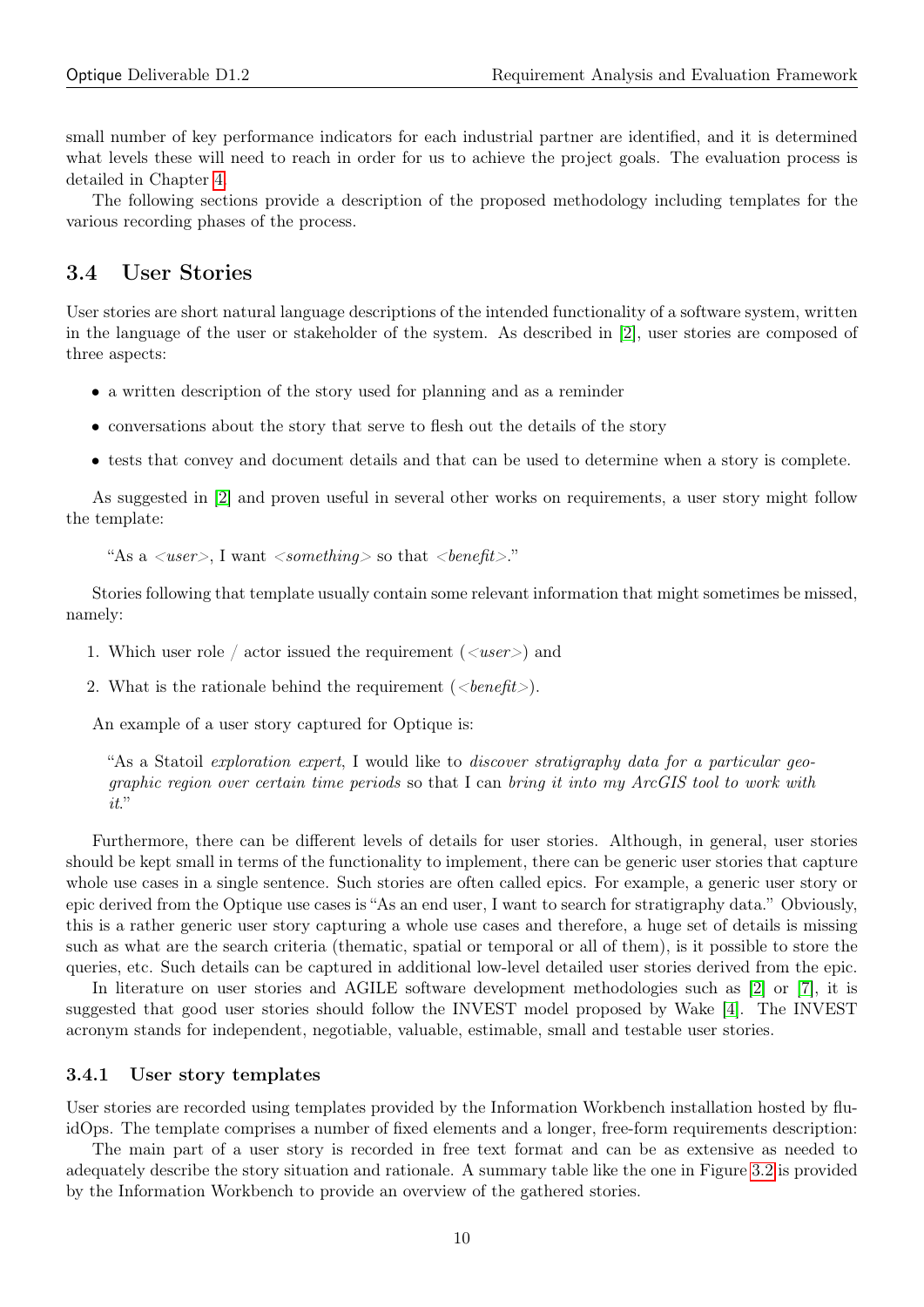| ID           | An automatically generated identifier, for cross-referencing be-   |
|--------------|--------------------------------------------------------------------|
|              | tween user stories and use cases                                   |
| Title        | A user story title, to be presented in summary views               |
| Source       | The industrial partner where this user story originates, i.e.,     |
|              | Siemens or Statoil                                                 |
| Tags         | A set of tags for categorizing the user story                      |
| Description  | A free-form description of the user story                          |
| Use Cases    | A set of references to use cases connected with this user story    |
| Requirements | A set of references to requirements connected with this user story |

|  |  |  |  |  | Figure 3.1: User Story Template |
|--|--|--|--|--|---------------------------------|
|--|--|--|--|--|---------------------------------|

| User Story Title   User Story Description   User Story ID   Actors involved |         |  |
|-----------------------------------------------------------------------------|---------|--|
|                                                                             |         |  |
|                                                                             | $US$ 02 |  |

<span id="page-10-2"></span>

|  |  |  | Figure 3.2: User Stories Summary List |  |
|--|--|--|---------------------------------------|--|
|--|--|--|---------------------------------------|--|

#### <span id="page-10-0"></span>3.5 From User Stories to Use Cases

As described in [\[6\]](#page-19-0) and extensively discussed e.g., at several websites such as [\[5\]](#page-19-2), user stories differ from use cases. While user stories describe desired functionality of a system in natural language, use cases often follow a formal structure (template) and cover details such as preconditions, steps in a success scenario, or processed data. However, the relationship between user stories and use cases is not simply a generic matter of detail but highly depends on the scope of a user story. In some cases, a single user story might be transferred to a whole use case specification. For example, the user story or epic "As an employer, I want to post a job offering" covers a whole use case. Instead, more detailed user stories such as "As an employer, I want to put details on the job offering such as start date, payment and qualification" do not cover a whole use case but only a single step in the main success scenario.

Therefore, the process of transferring user stories to use cases depends on the scope of the stories. A successful approach typically involves the following steps:

- Identify user stories that cover functional requirements on the system
- Group the user stories and identify related user stories and the nature of the relationship such as generalization, specialization.
- Identify user stories that can be transferred to whole use cases and those that correspond to parts of use cases.

In Optique, the use cases and requirements are captured in the annual deliverables for Work Packages 1, 8 and 9. The use case descriptions will be derived from the user stories collected at the user community workshop. The use case specifications roughly follow the formal template based in [\[1\]](#page-19-1), as given in Figure [3.3](#page-11-0) and the methodology for deriving use cases from user stories given in this section.

#### <span id="page-10-1"></span>3.6 Requirement Categories

This section introduces the requirement categories for Optique. The categories for non-functional requirements serve as a basis for categorizing and identifying the non-functional requirements for the industrial partners in Work Packages 8 and 9.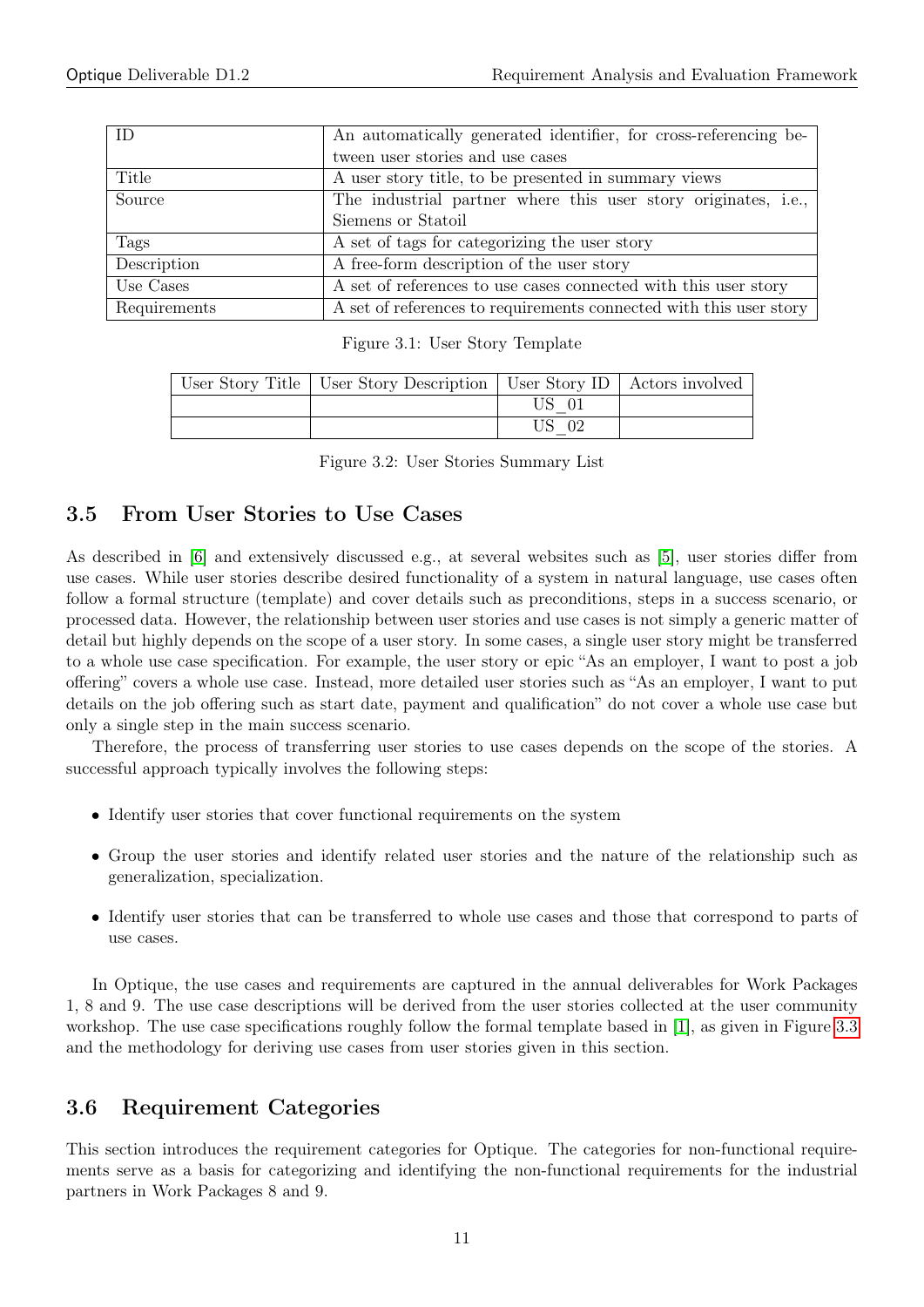| Name                     | A natural language identifier of the use case                              |  |  |
|--------------------------|----------------------------------------------------------------------------|--|--|
| Identifier               | The unique identifier for the use case in the form $UC \leq number \geq$ , |  |  |
|                          | for example UC1 for the Optique Use Case 1.                                |  |  |
| Version                  | Specified in the form $\langle Version \rangle$ , $\langle Date \rangle$ . |  |  |
|                          | Example: 1.0, 23.02.2007                                                   |  |  |
|                          | Each minor change (changing descriptions within the use case)              |  |  |
|                          | will be reflected by an increase by 0.1 of the version number.             |  |  |
| Description              | A short natural language description of the use case.                      |  |  |
| Primary Actor            | A role name or description for the primary actor.                          |  |  |
| Stakeholders & Interests | A list of stakeholders and key interests in the use case                   |  |  |
| Pre-conditions           | A description of any relevant precondition that must hold before           |  |  |
|                          | the use case can be executed.                                              |  |  |
| Success End Condition    | A description of the result if the use case is successfully executed       |  |  |
| Failure End Condition    | A description of the result if the use case is not successfully exe-       |  |  |
|                          | cuted                                                                      |  |  |
| Trigger                  | The condition(s) that start the use case                                   |  |  |
| Main Success Scenario    | A numbered list of steps from trigger to goal delivery, and any            |  |  |
|                          | cleanup afterwards                                                         |  |  |
| Scenario Extensions      | Any alternative steps that might occur in the main success sce-            |  |  |
|                          | nario                                                                      |  |  |
| Exceptional situations   | Any steps for handling exceptional situation that might occur              |  |  |
|                          | durcing the main success scenario                                          |  |  |
| Processed data           | A description of the data types relevant / processes in this use           |  |  |
|                          | case.                                                                      |  |  |
| Generated data           | A description of the data generated by executing this use case             |  |  |
|                          | and, e.g., whether it is persistent or not.                                |  |  |
| Related User Stories     | A reference to related user stories using the user story IDs               |  |  |

<span id="page-11-0"></span>Figure 3.3: Use Case Template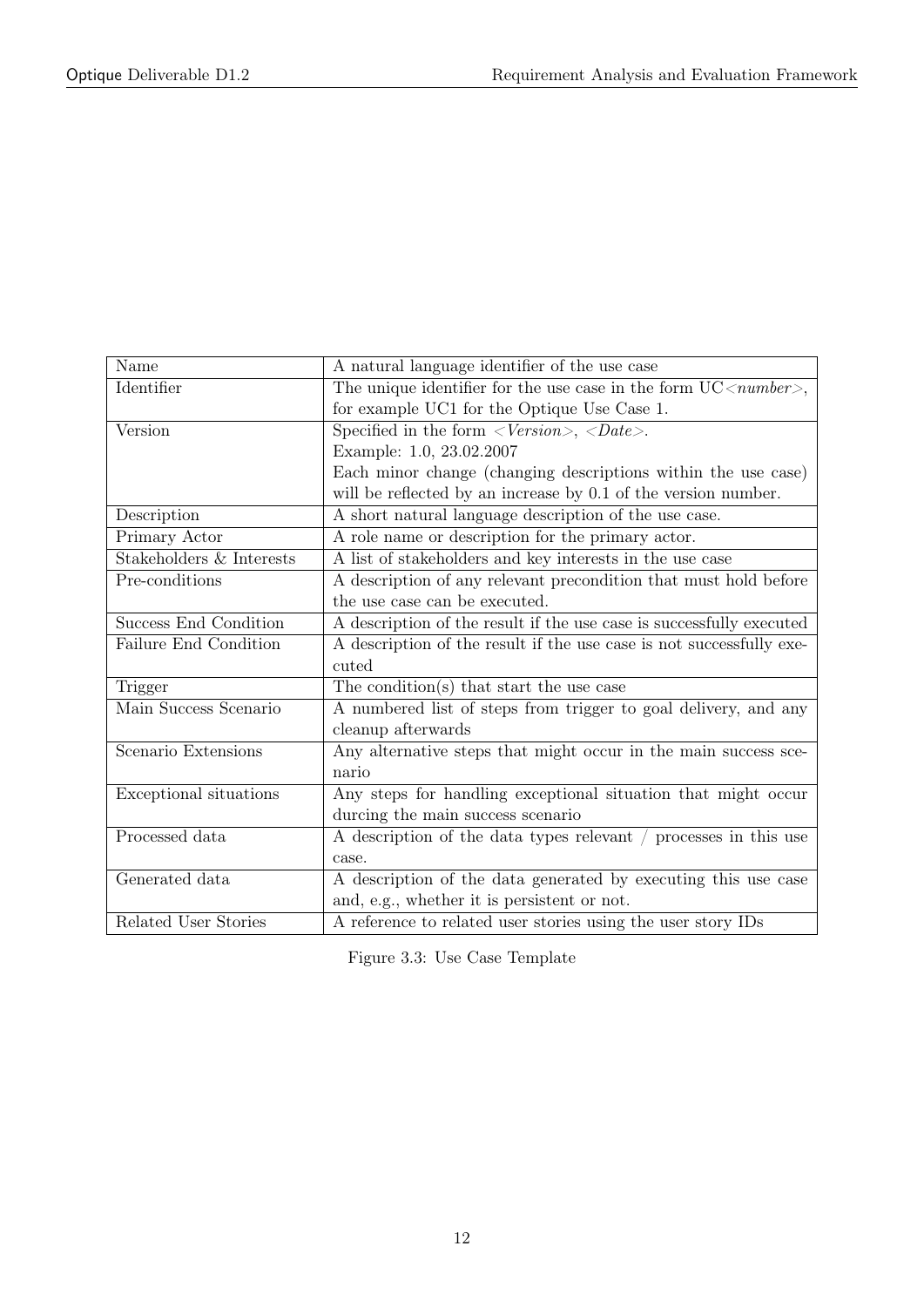**Edit**

**Resource rdfs:label** Use Case: Wellbore Core Measurements **primaryActors** Domain Expert i **stakeholdersAndInterests** description **Give me a list of measurements of wellbore cores, together with** i the true vertical depth of the top of the core. Or for a given stratigraphic unit, give me the measureements from all cores intersecting such a layer, together with the top depth of the layer it intersects **pre-Conditions** The user is logged into the system **successEndCondition** The user has the required data in a suitable format. **failedEndCondition** The system did not find or generate the results needed by the user. i **finalResults trigger mainSuccessScenario** 1. The user specifies the wellbores to be displayed, either by i geographical area or other means. 2. The system presents the wellbores found, and whether they have the requested measurements. 3. The user confirms the selection and selects an export format. 4. The system generates the required data in the specified format. **scenarioExtensions** 2a. The system presents an empty list (no wellbores with required data found) 2b. The user asks to go back to Step 1 and refine the selection. **exceptionalSituations** none i **processedData generatedData relatedUserStories**

Back to list

Figure 3.4: Use Case Example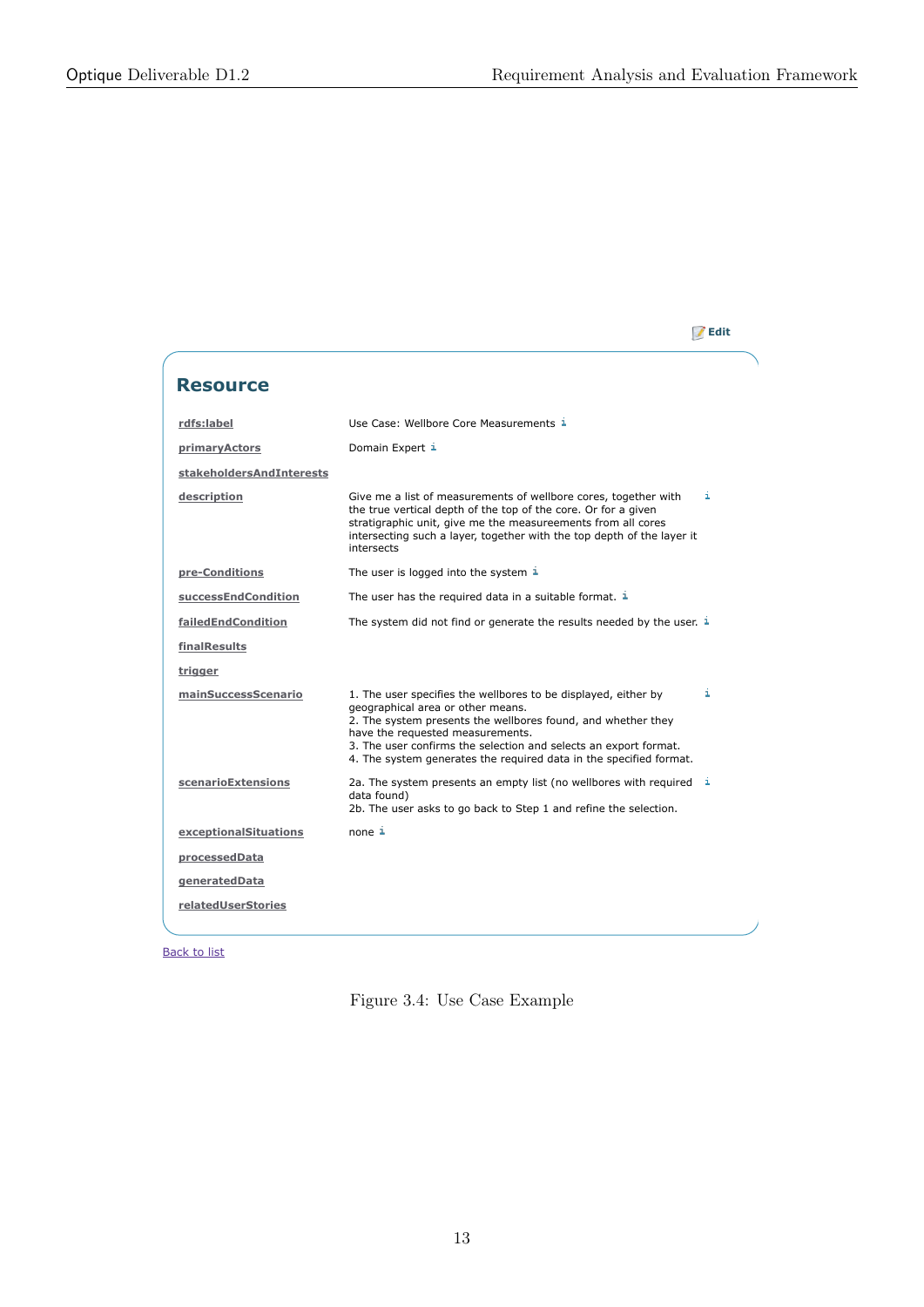#### <span id="page-13-0"></span>3.6.1 Functional requirements

Functional requirements (FU) refer to requirements on what the system is expected to do. Functional requirements "present a complete description of how the system will function from the users perspective. They should allow both business stakeholders and technical people to walk through the system and see every aspect of how it should work – before it is built." [\[3\]](#page-19-6).

Different templates for expressing functional requirements exist. Although for the functional requirements in some projects the use case recording method is considered sufficient, for Optique we propose additionally a more formal listing of the functional requirements (IEEE-styled requirements like "The SYSTEM shall. . . ") to be listed along the non-functional ones.

#### <span id="page-13-1"></span>3.6.2 Non-functional requirements

Non-functional requirements can be grouped into the following categories:

- Performance requirements (PR) Performance requirements typically relate to the response time of a system and the amount of data the system is expected to deal with. For Optique, initial performance requirements are already indicated in the technical annex of the description of work.
- Reliability requirements (RR) Reliability requirements usually relate to the availability and reliability of the system. Typical examples are: "The system should be up at least 90% of the time."
- System interface requirements (SIR) Interface requirements refer to the software interfaces offered by the system. A typical system interface requirement is "The system should offer all mandatory operations of the OGC Web Feature Service standard version 1.1.0."
- Security requirements (SR) Security requirements relate to access restriction to the system.
- Standard requirements (STR) Any requirement related to standards (OGC, ISO, etc.) can be grouped into this category.
- Human-Machine interface requirements (HMR) Human-Machine Interface requirements relate to requirements on the user interface offered by the system.
- Documentation requirements (DR) Documentation requirements capture those requirements that are related to the software documentation such as "The user manual should be delivered in English and Norwegian."

#### <span id="page-13-2"></span>3.7 Listing the user requirements

It is important to establish and document the user requirements so that they lead into the process of designing the system itself. Numerous resources exist with general guidance on how to best specify user and organisational requirements and objectives [\[5\]](#page-19-2). For requirements to remain consistent in form, to enhance readability, and to facilitate further processing, we list requirements separately rather than in the commonly used tabular form. Each requirement has been marked with an ID, the name of the requirement, a priority designation, a description of the requirement, the source of the requirement and the requirement's rationale. Specifically,

- Requirement ID takes the form of Ryyyy.nn, where yyyy is the project year (2013–2016) and nn an ascending number.
- Requirement Name is the short title of the requirement.
- Requirement Priority is the initial desired priority defined for each requirement, so as to facilitate further project development decisions by ranking importance. We define priority as low, medium or high.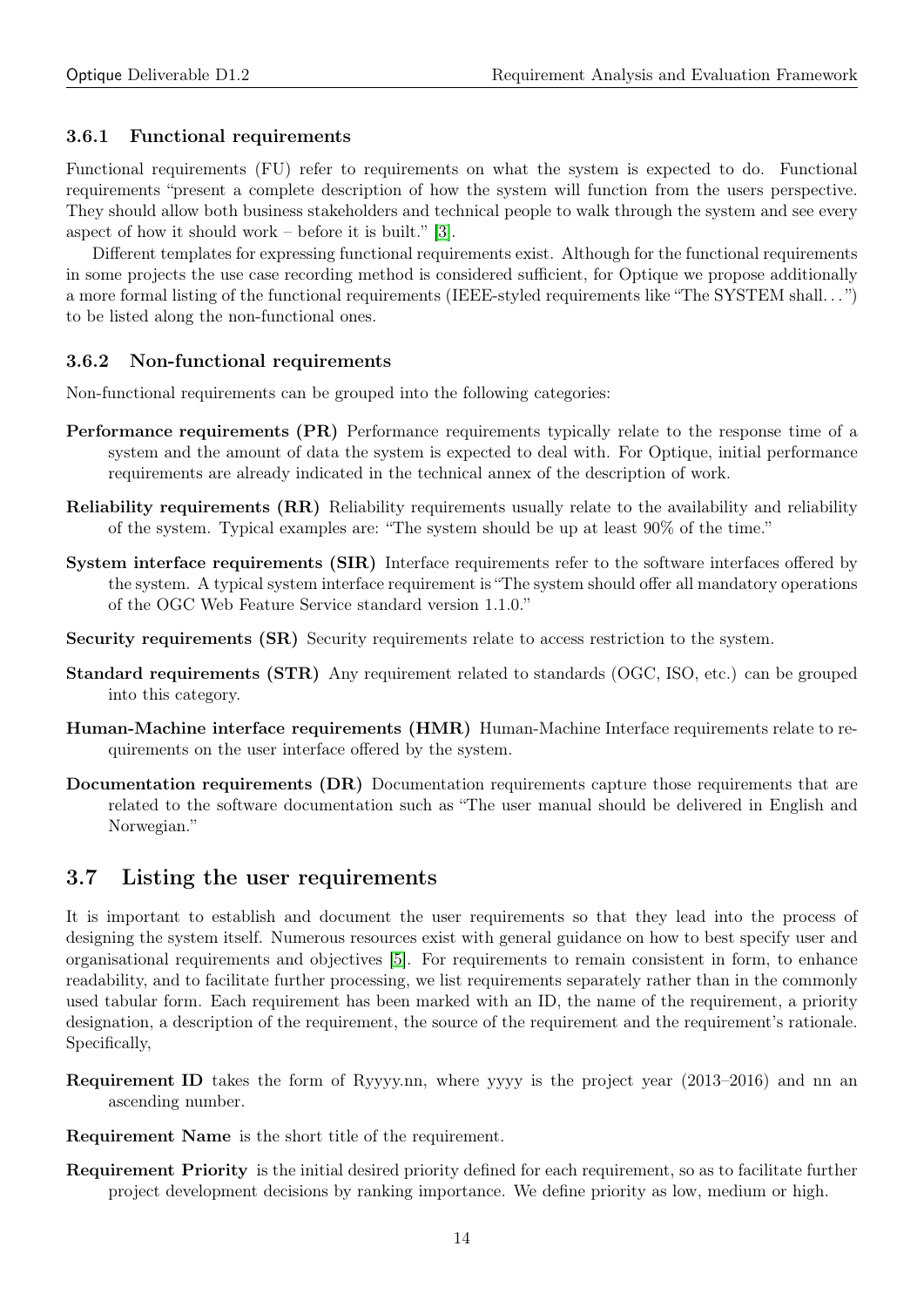| R2013.01       | Search stratigraphy in specific regions | Hıgh                 |
|----------------|-----------------------------------------|----------------------|
| Requirement ID | Requirement Name – Title                | Requirement Priority |

Description: The exploration expert would like to be able to select multiple regions on a map when defining the search criteria for a stratigraphy data search. (FU)

Source: Statoil first focus group meeting.

Rationale: ...

| D <sub>201</sub><br>R2013.02 | $\cdots$                                                                         | <b>TT</b><br>High<br>— ပ       |
|------------------------------|----------------------------------------------------------------------------------|--------------------------------|
| kequirement.<br>1 v          | Title<br>Requirement<br>Name<br><b>Contract Contract Contract</b><br>$- - - - -$ | . .<br>Priority<br>Requirement |

Description: ...

Source: ...

Rationale: ...

| Figure 3.5: User requirements list |  |  |  |  |  |
|------------------------------------|--|--|--|--|--|
|------------------------------------|--|--|--|--|--|

Requirement Description is a text describing the requirement, including its category.

Requirement Source indicates the source from which the requirement was derived (examples).

Requirement Rationale includes any other comments related to the requirement.

#### <span id="page-14-0"></span>3.8 Traceability of requirements

An important aspect is the traceability of the requirements. Different common characterizations of traceability exist, such as

"Requirements traceability refers to the ability to describe and follow the life of a requirement, in both forwards and backwards direction (i.e. from its origins, through its development and specification, to its subsequent deployment and use, and through all periods of on-going refinement and iteration in any of these phases.)"[1](#page-14-1)

or

"Requirements traceability refers to the ability to define, capture and follow the traces left by requirements on other elements of the software development environment and the trace left by those elements on requirements." [2](#page-14-2)

Traceability in Optique is enabled by the use of supporting systems (an Optique installation or versioncontrolled documents) and by providing clear references between all the different requirement related issues such as user roles, user stories, use cases and requirements: Within this system, user roles are linked to the user stories. Further, user stories will be linked within the formal use case and non-functional requirements specifications.

<span id="page-14-1"></span> $^{\rm 1}$ [http://en.wikipedia.org/wiki/Requirements\\_traceability#cite\\_note-5]( http://en.wikipedia.org/wiki/Requirements_traceability#cite_note-5)

<span id="page-14-2"></span><sup>&</sup>lt;sup>2</sup>ibid.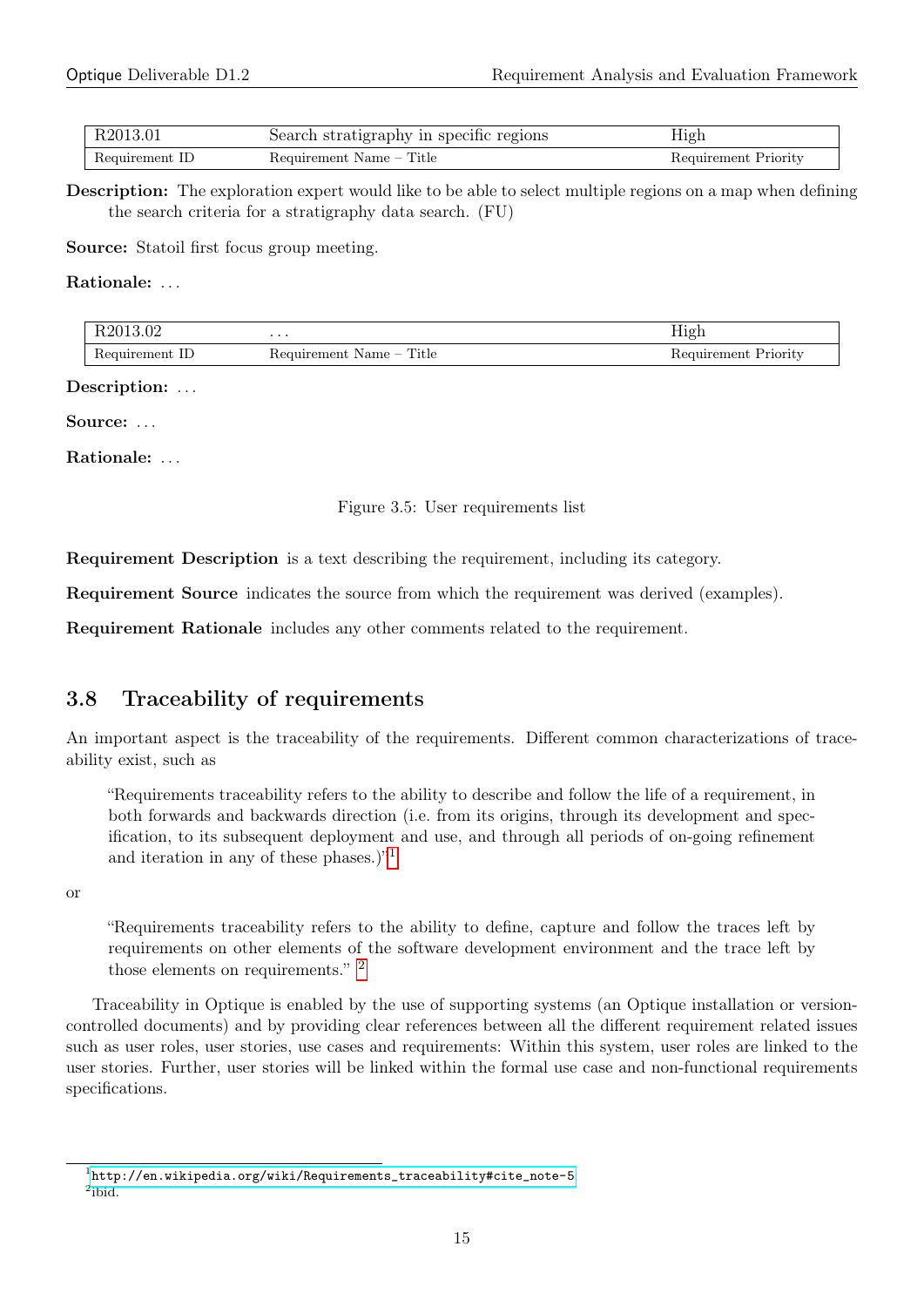# <span id="page-15-0"></span>Usability and Performance Evaluation

This chapter describes a general framework for carrying out usability and performance evaluation of the Optique software. The framework defines a detailed process according to which requirements will be used to evaluate technical project results.

System performance assessment. Quantitative performance measurements are foreseen in the framework to meet user requirements for data retrieval tasks. General expectations are already anticipated in the Description of Work (see the description of Task 1.4 for key performance indicators), but might be refined by end-users.

Usability assessment. The objective of this phase is to perform user evaluation, collect and analyse the results, compare to stated requirements and document the degree to which the results meet the requirements. This will be combined with reflection on the results to assess how the solution has affected individual and organisational behaviour, and on the applicability of the solution to other applications.

#### <span id="page-15-1"></span>4.1 Usability assessment

The usability testing framework ensures a thorough user evaluation that provides meaningful feedback in every stage of the project. This framework will be adjusted for the two industrial partners as user evaluation is carried out in parallel for Siemens and Statoil within Task 1.4. The usability assessment process produces joint user evaluation reports for the annual evaluation cycle and provides feedback to requirement analysis Task 1.3.

An important overall objective of the usability evaluation phases to be carried out each year is to achieve a significant degree of co-constructed learning of the end-user and the IT-experts for each use case. By tracing changes in end-user behaviour over time, the end-users' growing knowledge of technology opportunities will be reflected in renewed requirements. The learning is related to an increased understanding of the situation and opportunities of different user groups, ideally resulting in increased collaboration between these user groups. We will evaluate this by tracing changes in the behaviour of end-user expert groups. To this end, we will try to keep the the group of experts that test the Optique solutions in the course of the project relatively constant. The results of the evaluation will be thoroughly analysed in order to provide a list of problems and suggestions to the requirements phase. The usability evaluation report will be included in the Joint Report deliverables (D1.3–D1.5).

The usability tests are conducted by a team of evaluators in the premises of both industrial partners. Afterwards, the team prepares the analysis and reports on the conclusions that feed back to the requirements phase of the next cycle. We shall employ a combination of methods that can be applied during the evaluation phases of the project. This approach follows two main directions:

- 1. User performance measurement for interactive tasks combined with the Think Aloud Protocol and interviews
- 2. Heuristic evaluation and focus groups for usability analysis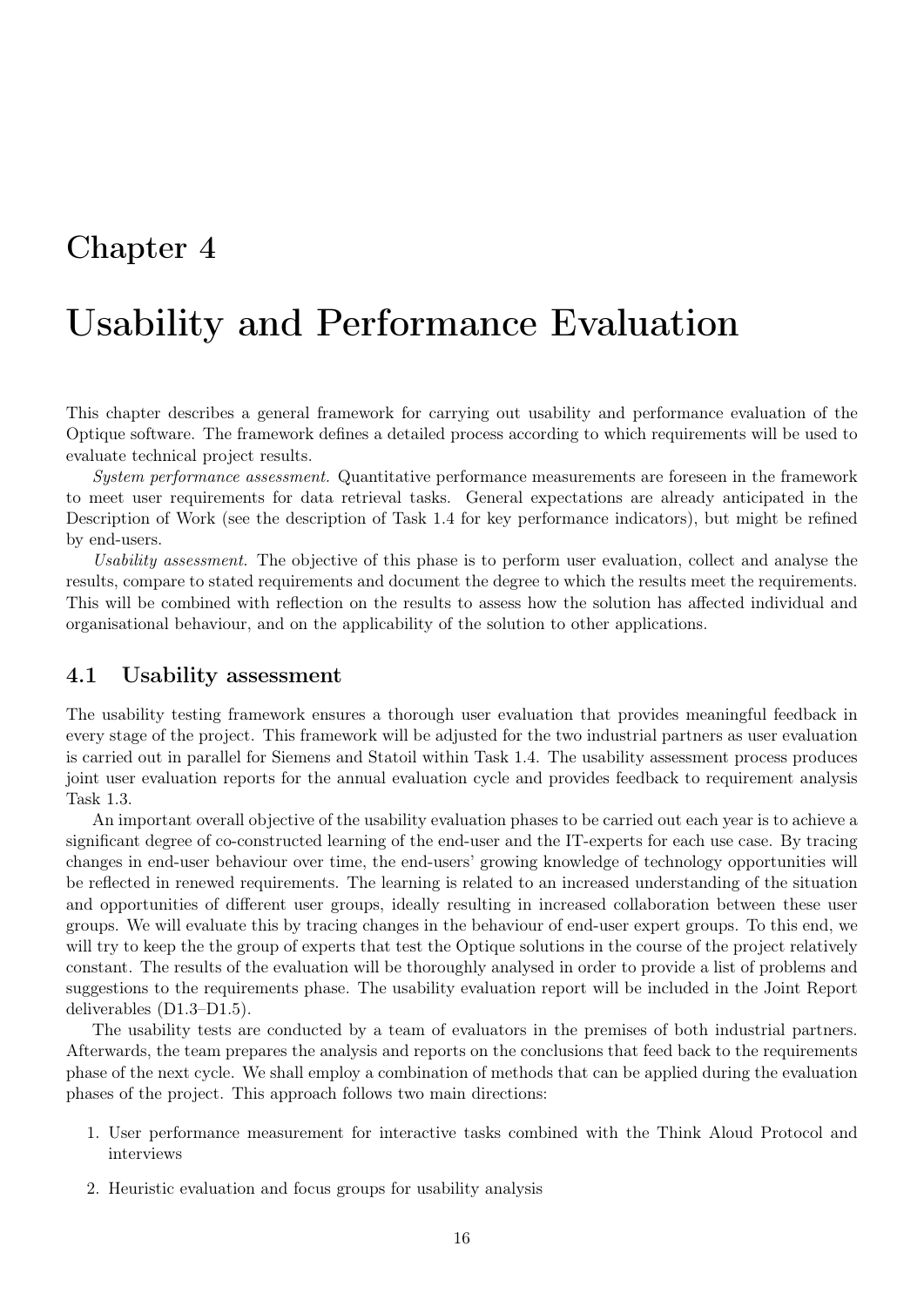#### <span id="page-16-0"></span>4.1.1 User performance measurement

User performance measurement takes place in a controlled setting where the users, after having received an appropriate amount of training, are asked to perform specific tasks and their performance and reactions are recorded. The tasks to be used during the evaluation are defined beforehand, taking into account the end user needs and interests as discovered during previous requirement elicitation rounds.

End users will be briefly trained in the use of the system and then asked to complete the predefined tasks. To aid with the subsequent interview, we combine this structured testing approach with the Thinking Aloud Protocol method, which means that the user will be asked to verbalise their thoughts, comments, emotions while working on the predefined tasks. The process is observed and recorded by one or more evaluators.

After the completion of the tasks during the user performance measurement, project staff conduct a semi-structured interview.<sup>[1](#page-16-3)</sup> The discussion will be directed by a questionnaire designed for this purpose where the user is asked to rate several aspects of the experience and discuss positive issues, problems and suggest solutions. The interviewer will also follow up on issues expressed by the end user via the Thinking Aloud Protocol during the evaluation process.

The users are also asked to compare how they performed the task without Optique. To have a baseline for comparison of the Optique user performance measurement, users will be asked to work on specific queries with their current method of work.<sup>[2](#page-16-4)</sup>

Task completion times, usability issues, user comments as well as evaluator observations, combined with interview data collected during the requirements phase are assessed and compared to the results of the performance measurement sessions of the Optique system.

#### <span id="page-16-1"></span>4.1.2 Heuristic evaluation and focus groups for usability analysis

In addition to the laboratory-style performance measurement evaluation described in Section [4.1.1,](#page-16-0) we will collect additional feedback via a heuristic evaluation approach. Heuristic evaluation involves a group of users who are asked to freely experiment with the system, to define their own queries and explore the limits of the system. The users are given certain guidelines as to which aspects and features of the system they should evaluate. Evaluators may be present during this phase; however their role will not be to interact with the users but rather to observe them as they are going about naturally using Optique to perform their tasks.

After completing the heuristic evaluation stage, users are asked to participate in one or more focus group sessions. With the evaluators as coordinators, the participants discuss the experience using Optique and identify possible positive as well as negative issues. Special emphasis is given to the comparison with working practices without Optique. Again, users are asked to provide ratings of the various usability aspects of the system, through questionnaires, which include the comparative ratings to the performance of the same tasks before Optique.

Heuristic Evaluation works best with users that are sufficiently trained and familiar with the Optique tools so as to be able to use the system without the guidance or intervention of the evaluators. Hence, this evaluation method will be given more emphasis towards the end of the project.

As already noted for the requirements elicitation section, evaluation may be combined with the requirements elicitation in joint focus group sessions or workshops.

#### <span id="page-16-2"></span>4.1.3 Key usability indicators

The following key performance indicators, taken from the task description of T1.4, are to be taken into account for the evaluation of the integrated Optique functionality and services:

User satisfaction User satisfaction determines a subjective estimate for ease of use and result quality as given by the expert.

<span id="page-16-4"></span><span id="page-16-3"></span> $1$ This interview doubles as part of the requirements gathering process during one-day end user workshops.

<sup>&</sup>lt;sup>2</sup>Note that this may not be possible in all cases, as the goal of Optique is to enable users to write queries that they are unable to write at present.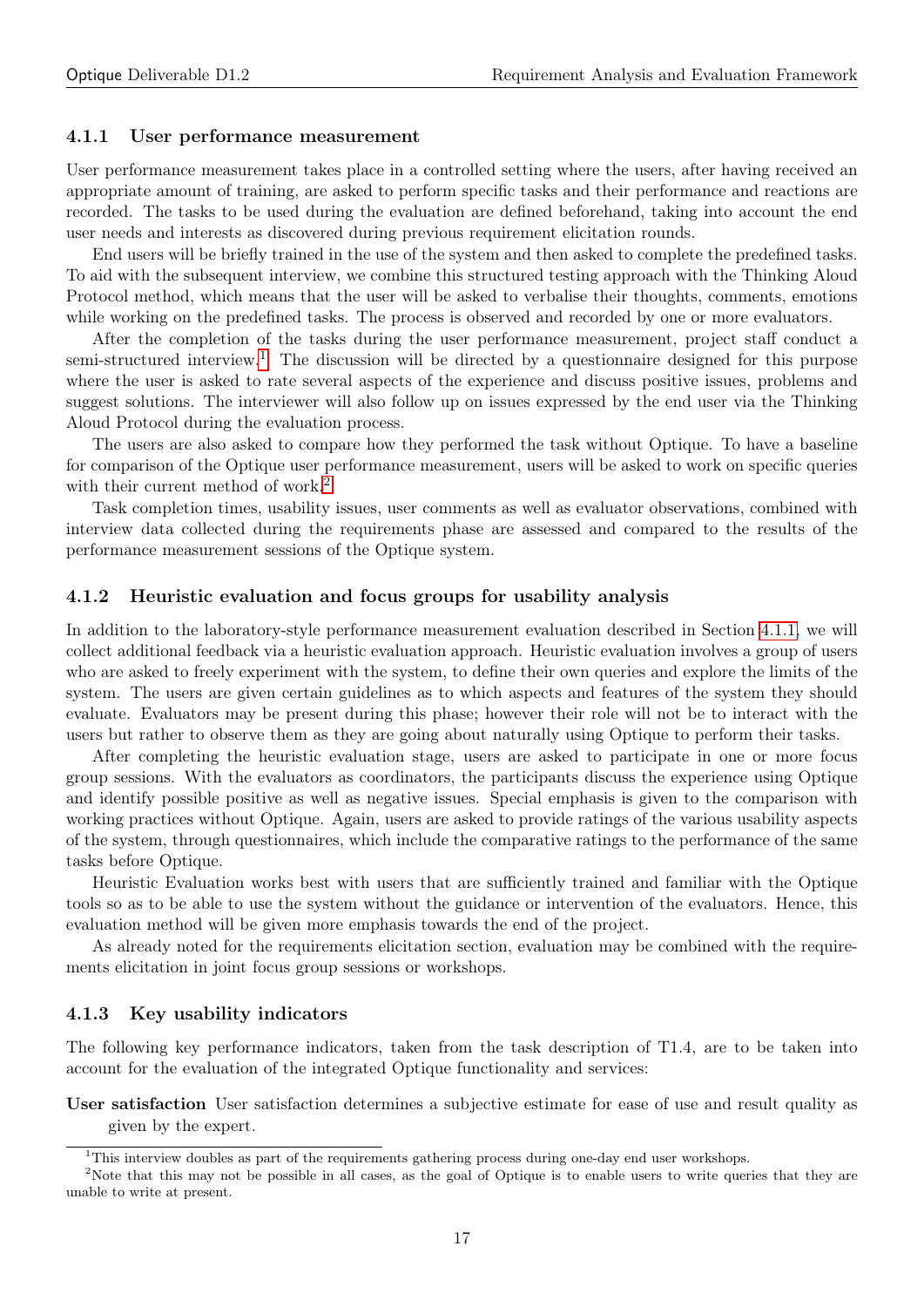- Query definition time The level of automation that Optique will offer is expected to reduce this time from weeks to hours or minutes.
- Query answering time For retrieval times this is expected to be in the range of minutes, or (for complex queries) not significantly larger than pre-existing handcrafted queries.
- Number of continuous queries the system can handle for stream-based data This is expected to be in the low thousands with a system running queries that refer to both temporal and static data.
- System response time for interactive tasks (query formulation support, ontology augmentation, etc) This time is expected to be under 1–2 seconds. For verification tasks, such as ontology consistency checks, however, longer times, even at the range of tens of seconds, are acceptable.
- Query language adequacy Whether the query language includes all the features necessary to capture the users data access requirements is evaluated by means of user studies that compare expressivity w.r.t. query execution times and query formulation times to be systematically acquired.
- Query formulation adequacy It expresses whether support for end-user (domain expert) query formulation is sufficient for realistic real world tasks required in the existing business work flows.
- System administration adequacy It investigates whether there is an adequate range and efficacy of system administration tools for use by the IT experts. This includes ontology and mapping management tools as well as tools to tune and optimise the Optique platform.

Additional indicators may be defined during user workshops or focus groups meetings if the need arises. Issues to be also investigated include how query answering can benefit from new ontology axioms and the impact of better data (generated with less effort by Optique) for statistical analysis tools being part of the workflow of business processes.

#### <span id="page-17-0"></span>4.2 System performance measurement

System performance evaluation within Optique will be based for both use cases on the query catalog established in Task 8.2 with respect to temporal and continuous queries and on the query catalog established in Task 9.2 for static queries. The aspects to be tested are:

- 1. Correctness (soundness) of the implementation of the algorithms
- 2. Correctness of the integrated system.
- 3. Completeness of the query results
- 4. Performance

The system performance measurement evaluation will be performed by Optique project members in the context of Work Packages 8 and 9.

#### <span id="page-17-1"></span>4.2.1 Key performance indicators

The aspects to be tested are:

Query answering time For Work packages 8 and 9, an environment is set up such that values for various optimisation parameters can be automatically selected in a batch evaluation setting. This procedure allows for automatic and repetitive testing without errors being counted and reported (regression testing). Expected results are defined, and hence correctness and completeness are checked automatically as well for various modes of operation. Query answering time is expected to be in the range of minutes, or (for complex queries) not significantly larger than pre-existing queries.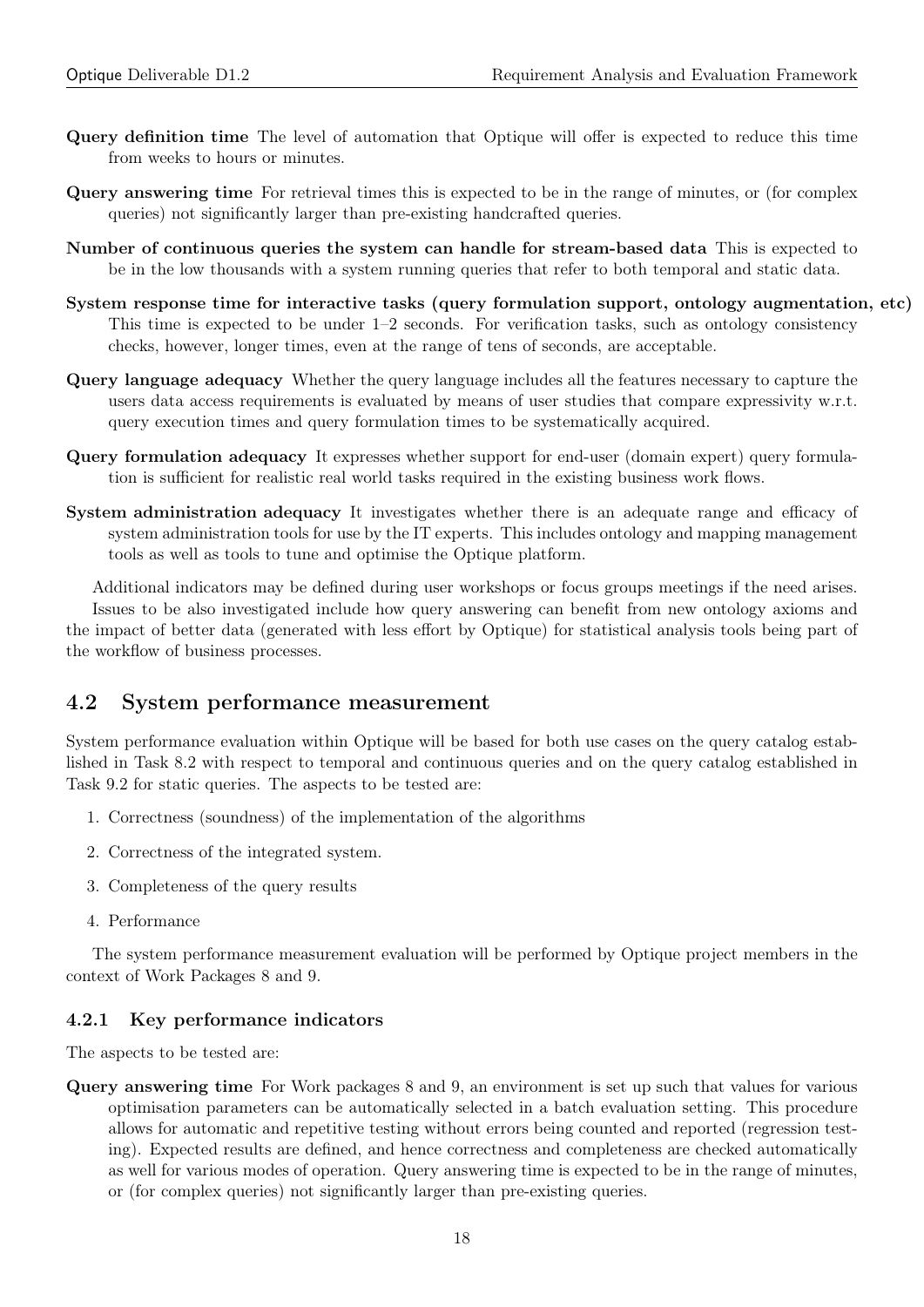- Number of continuous queries An evaluation system is designed such that the number of registered queries can be gradually increased, while values for various optimisation parameters are automatically and systematically selected. Changes in data stream characteristics are automatically generated from pre-recorded streams such that repetitive evaluation of the same situation under various settings is possible. The number of continuous queries a system can handle while keeping pace with data input rates should be at least in the order of low thousands of registered queries.
- Memory consumption for indices and temporary data generated by query answering Similar techniques as used for answering times and number of continuous queries apply. Automated comparison with previously generated reports ensures measurement of project progress, and, as a consequence, development efforts can be effectively controlled. The effect of statistical analysis algorithms for detecting events to be materialised (selective materialisation) by inspecting data and query logs can be investigated as part of the regression testing evaluation technique.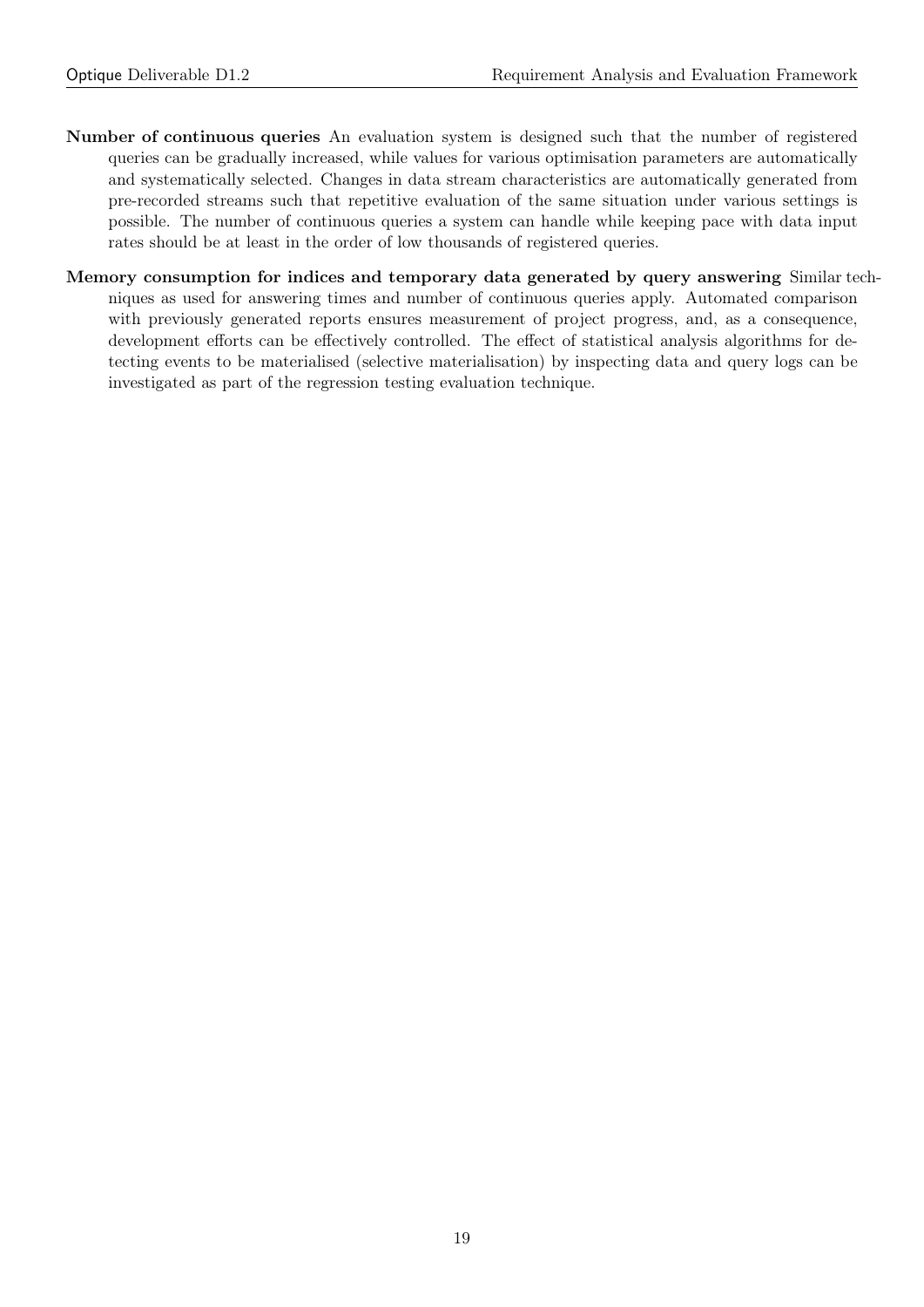# Bibliography

- <span id="page-19-1"></span>[1] Alistair Cockburn. Writing Effective Use Cases. Addison-Wesley, 2001.
- <span id="page-19-3"></span>[2] Mike Cohn. User Stories Applied: For Agile Software Development. Addison-Wesley, 2004.
- <span id="page-19-6"></span>[3] IEEE Computer Society. Software Engineering Standards Committee and IEEE-SA Standards Board. IEEE recommended practice for software requirements specifications. IEEE Std. 830-1998, 1998.
- <span id="page-19-5"></span>[4] Judy Hammond, Tom Gross, and Janet Wesson, editors. Usability: Gaining a Competitive Edge, volume 226 of IFIP Conference Proceedings. Kluwer, 2002.
- <span id="page-19-2"></span>[5] Scott McEwen. Requirements: An introduction. [http://www.ibm.com/developerworks/rational/](http://www.ibm.com/developerworks/rational/library/4166.html) [library/4166.html](http://www.ibm.com/developerworks/rational/library/4166.html), April 2004. Accessed: Jan 15, 2013.
- <span id="page-19-0"></span>[6] Jacob Nielsen. Usability Engineering. Academic Press, 1993.
- <span id="page-19-4"></span>[7] Bill Wake. INVEST in good stories, and SMART tasks. [http://xp123.com/articles/](http://xp123.com/articles/invest-in-good-stories-and-smart-tasks/) [invest-in-good-stories-and-smart-tasks/](http://xp123.com/articles/invest-in-good-stories-and-smart-tasks/), August 2003. Accessed Jan 15, 2013.